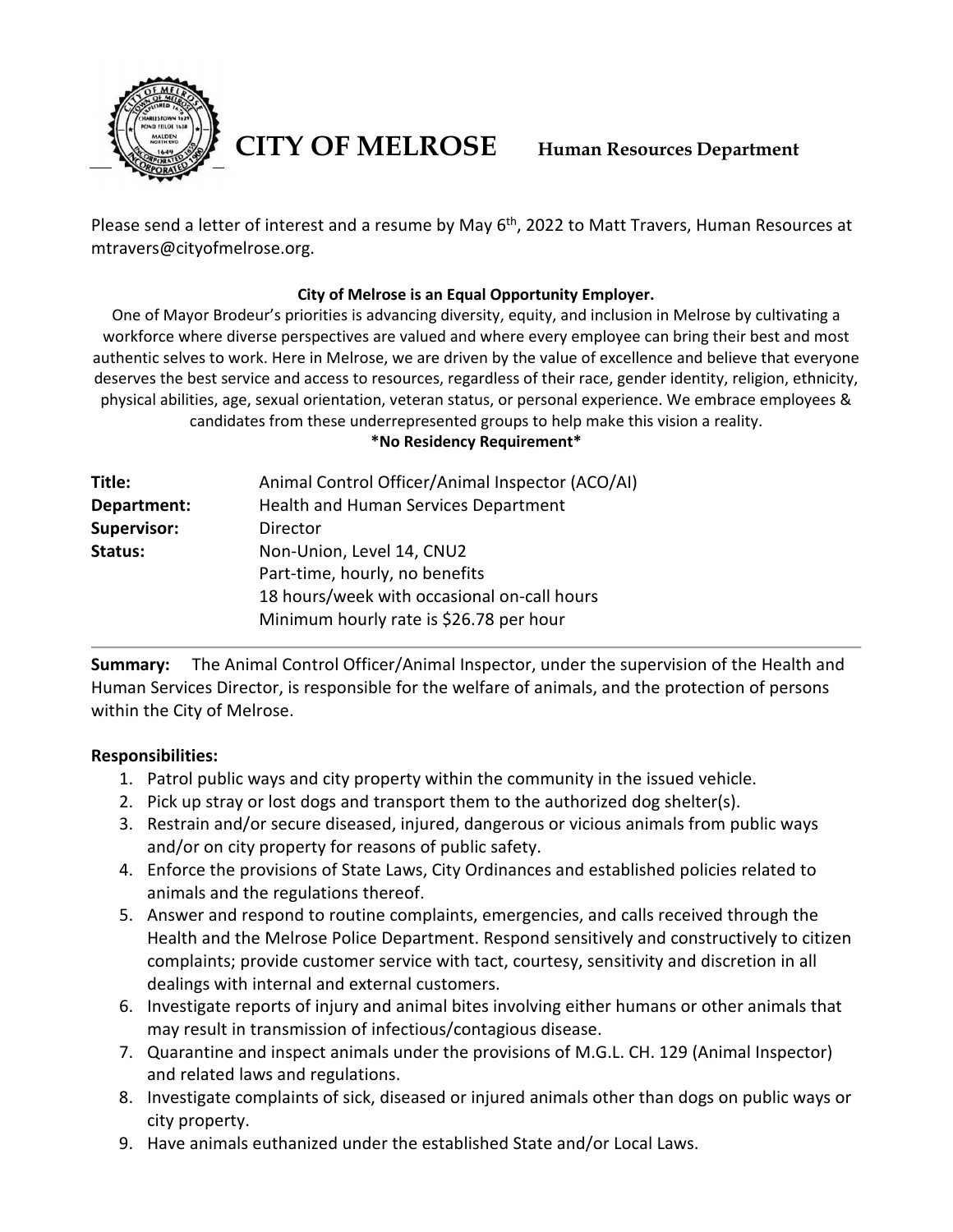- 10. Carry out investigations and inspections arising from complaints concerning the health, abuse or sanitary conditions of domestic animals**.**
- 11. Collects fees for keeping dogs and for the adoption of dogs, accounts for and deposits such receipts with the Treasurer's office
- 12. Maintain a daily log for telephone calls, tasks and work completed.
- 13. Collect data and produce reports as needed and/or requested by the Director.
- 14. Perform emergency preparedness work for animals.
- 15. Help plan and work at Community Outreach programs, education and fundraising events.
- 16. Collaborate with area Animal Hospitals and Veterinarians for the care of animals.
- 17. Work closely with the MSPCA/ASPCA and Animal Rescue League on sensitive animal cases, including neglect, abuse, etc.
- 18. Work with the City Clerk's office to maintain up to date records for dog licensing.
- 19. Help with daily coverage, as needed in the Health and Human Services Department.
- 20. Respond to public health emergencies as part of the Health and Human Services Department.
- 21. Respond sensitively and constructively to citizen complaints; provide customer service with tact, courtesy, cultural sensitivity and discretion in all dealings with customers.
- 22. Contribute to creating a collaborative work culture that appreciates diverse perspective and approaches matters with flexibility and cultural relevance.

# **Dimensions:**

This position is both physically and mentally demanding and requires that the ACO be able to make quick decisions and exercise good judgement on the spot as defined by applicable laws. Work is performed in the field with intermittent exposure to adverse weather conditions. **Position requires some on-call and holiday hours.** For responding to emergencies off hours, the role will be compensated as half hour for phone calls made off hours, and two-hour minimum for in-person response to emergencies off hours.

The City issued Animal Control Vehicle is not to leave the City of Melrose limits unless it is to conduct city business relating to an Animal Control case.

The Mayor appoints the Animal Control Officer and the City Council approves the appointment. The Mayor annually nominated one or more candidates for the position of Animal Inspector under the provisions of M.G.L. CH. 129.

# **Knowledge:**

- 1. Knowledge of normal and abnormal behavior in various species of domestic and wild animals
- 2. Knowledge of basic computer skills
- 3. Knowledge of applicable state and local laws, ordinances, and regulations
- 4. Knowledge of civil liability and responsibility
- 5. General knowledge of common health conditions in various animal species

# **Qualifications:**

- 1. Three years experience in working with animals and in the proper capturing and handling of stray dogs and/or injured animals.
- 2. Ability to receive pre-exposure rabies vaccination within three weeks of hire
- 3. Ability to complete Animal Control Academy within 12 months of hire
- 4. Ability to complete the MA Animal Fund Core Competencies training within 12 months of hire
- 5. Ability to work cooperatively with a variety of departments and agencies